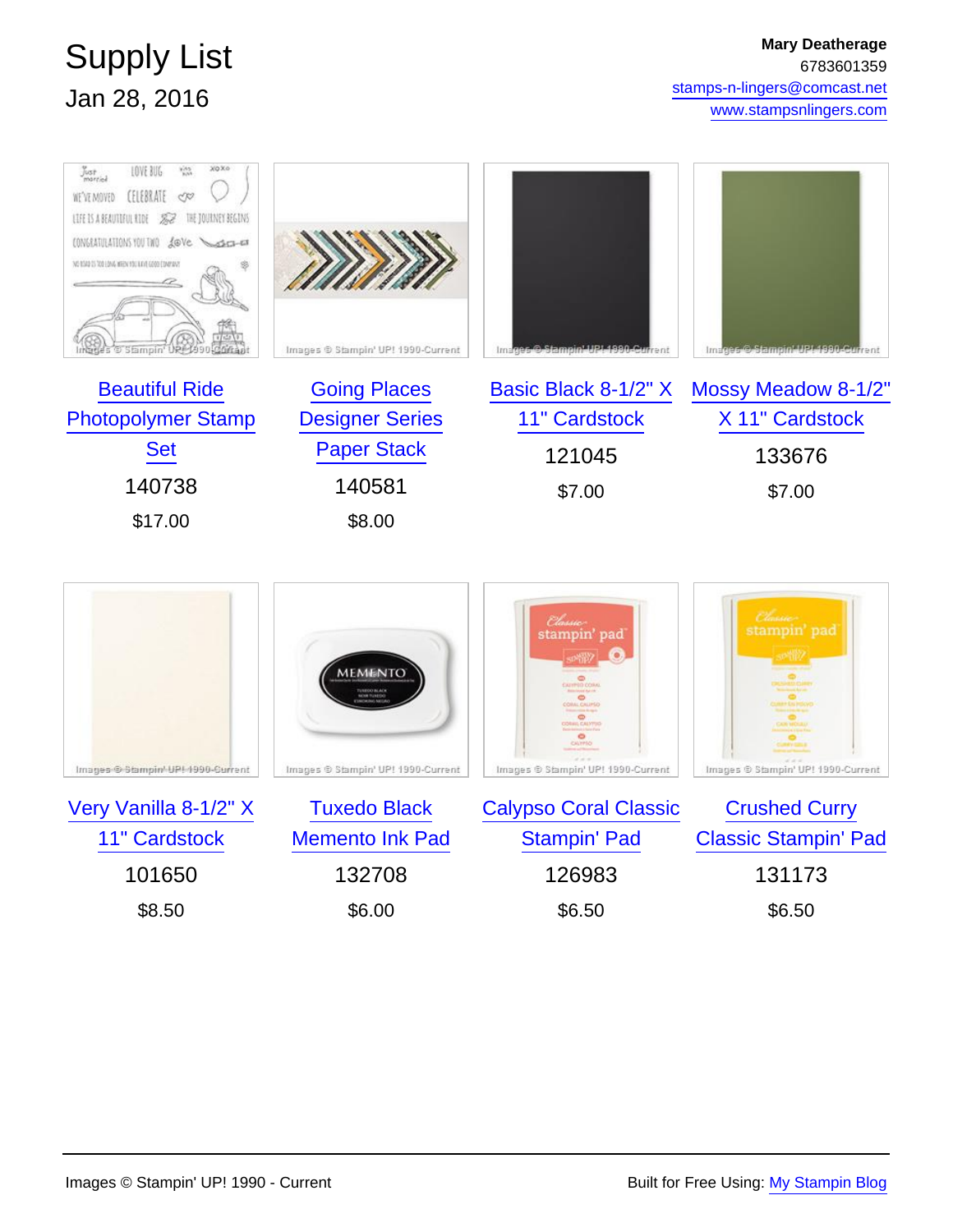## Supply List Jan 28, 2016

| Classic-<br>stampin' pad<br>sv jiv/<br>OENTCONNER<br><b>CENZATIVIADOM</b><br>CERSE CARNER<br>۰<br>CHILI<br>Images ® Stampin' UP! 1990-Current<br><b>Cherry Cobbler</b><br><b>Classic Stampin' Pad</b> | Classic<br>stampin' pad<br>a Yiliy<br>۰<br>CRUNIS CANS<br><b>HILME DUNE</b><br>Images ® Stampin' UP! 1990-Current<br><b>Crumb Cake Classic</b><br><b>Stampin' Pad</b> | Classic<br>stampin' pad<br>st lip?<br><b>CARLY ESPRESSO</b><br>$\overset{\bullet}{\bullet}$<br>COULEUR CAPE<br>۰<br>ESPRESSO<br>Images ® Stampin' UP! 1990-Current<br><b>Early Espresso</b><br><b>Classic Stampin' Pad</b> | Images ® Stampin' UP! 1990-Current<br><b>Cherry Cobbler</b><br><b>Stampin' Write Marker</b> |
|-------------------------------------------------------------------------------------------------------------------------------------------------------------------------------------------------------|-----------------------------------------------------------------------------------------------------------------------------------------------------------------------|----------------------------------------------------------------------------------------------------------------------------------------------------------------------------------------------------------------------------|---------------------------------------------------------------------------------------------|
| 126966                                                                                                                                                                                                | 126975                                                                                                                                                                | 126974                                                                                                                                                                                                                     | 119681                                                                                      |
| \$6.50                                                                                                                                                                                                | \$6.50                                                                                                                                                                | \$6.50                                                                                                                                                                                                                     | \$3.50                                                                                      |
| stampin' write<br>$\bullet$<br>$\bullet$<br>Images © Stampfn UP 1990-Current                                                                                                                          | stampin' write<br>Images <sup>19</sup> Stampin<br>1990-Current                                                                                                        | stampin' write<br>Images <sup>ig</sup>                                                                                                                                                                                     | Images @ Stampin-UPI-1999-Ourrent                                                           |
| 2014-2016 In Color                                                                                                                                                                                    | <b>Neutrals Stampin'</b>                                                                                                                                              | <b>Regals Stampin' Write</b>                                                                                                                                                                                               | <b>Pearl Basic Jewels</b>                                                                   |
| <b>Stampin' Write</b>                                                                                                                                                                                 | <b>Write Markers</b>                                                                                                                                                  | <b>Markers</b>                                                                                                                                                                                                             | 119247                                                                                      |
| <b>Markers</b>                                                                                                                                                                                        | 131261                                                                                                                                                                | 131262                                                                                                                                                                                                                     | \$5.00                                                                                      |
| 133654                                                                                                                                                                                                | \$23.00                                                                                                                                                               | \$29.00                                                                                                                                                                                                                    |                                                                                             |

\$15.00